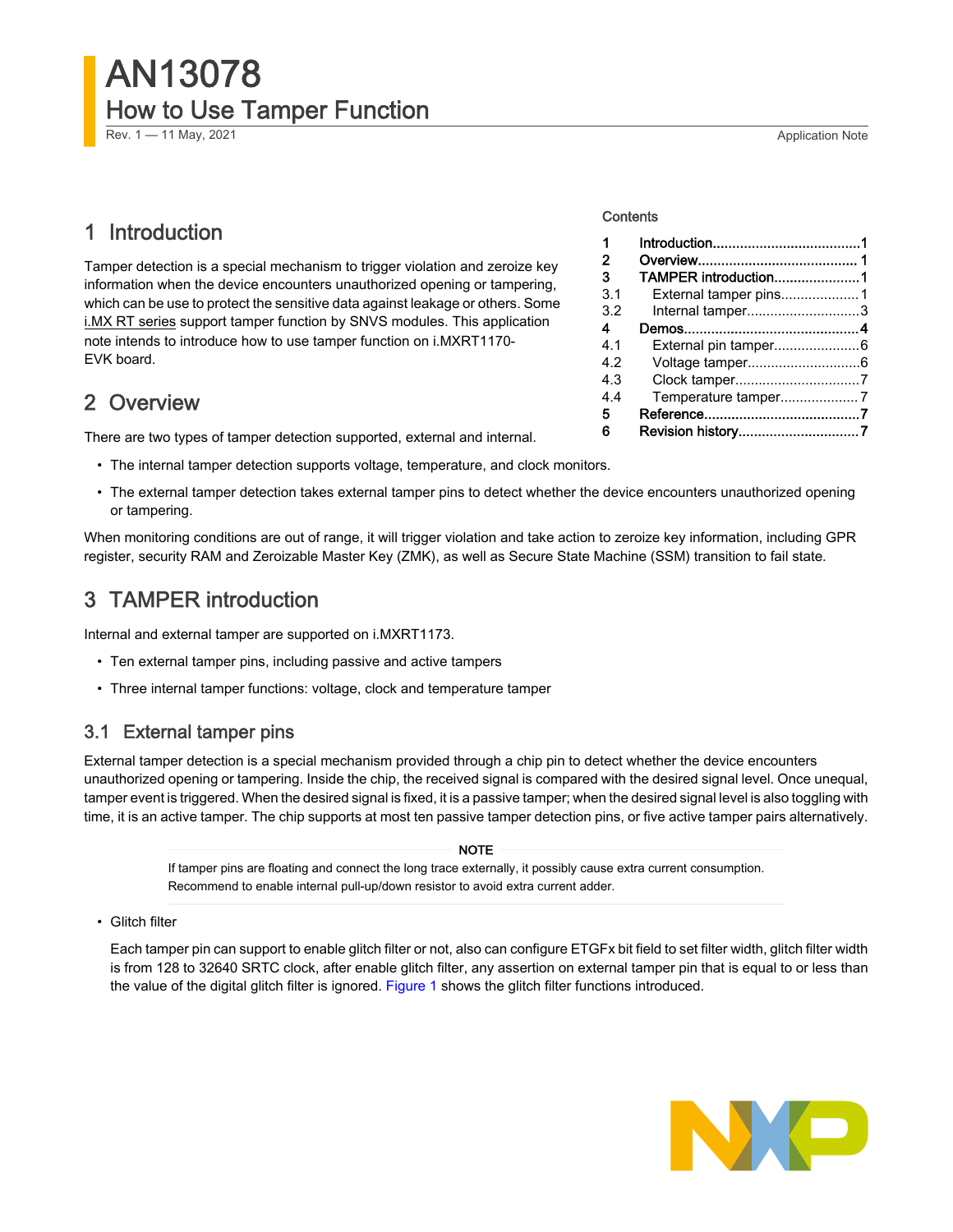<span id="page-1-0"></span>

#### • Passive tamper

Each tamper pin can be used to detect if it matches the expected status.

Figure 2 shows a common initialization flow.



When detecting the tamper level does not match the tamper polarity set by registers, it will set corresponding tamper flag and trigger violation. Also, it may enable tamper interrupt.

• Active tamper

Ten tamper pins are available to be configured to get five pairs of active tamper. In one pair, one tamper is used to output specified signal and the other to receive signal and check whether it matches or not.

SNVS\_TAMPER1 - SNVS\_TAMPER5 can be used to Tx pads. The relation is as below:

- Active Tamper 5 Tx pad is hardware fixed to Tamper pin 9
- Active Tamper 4 Tx pad is hardware fixed to Tamper pin 8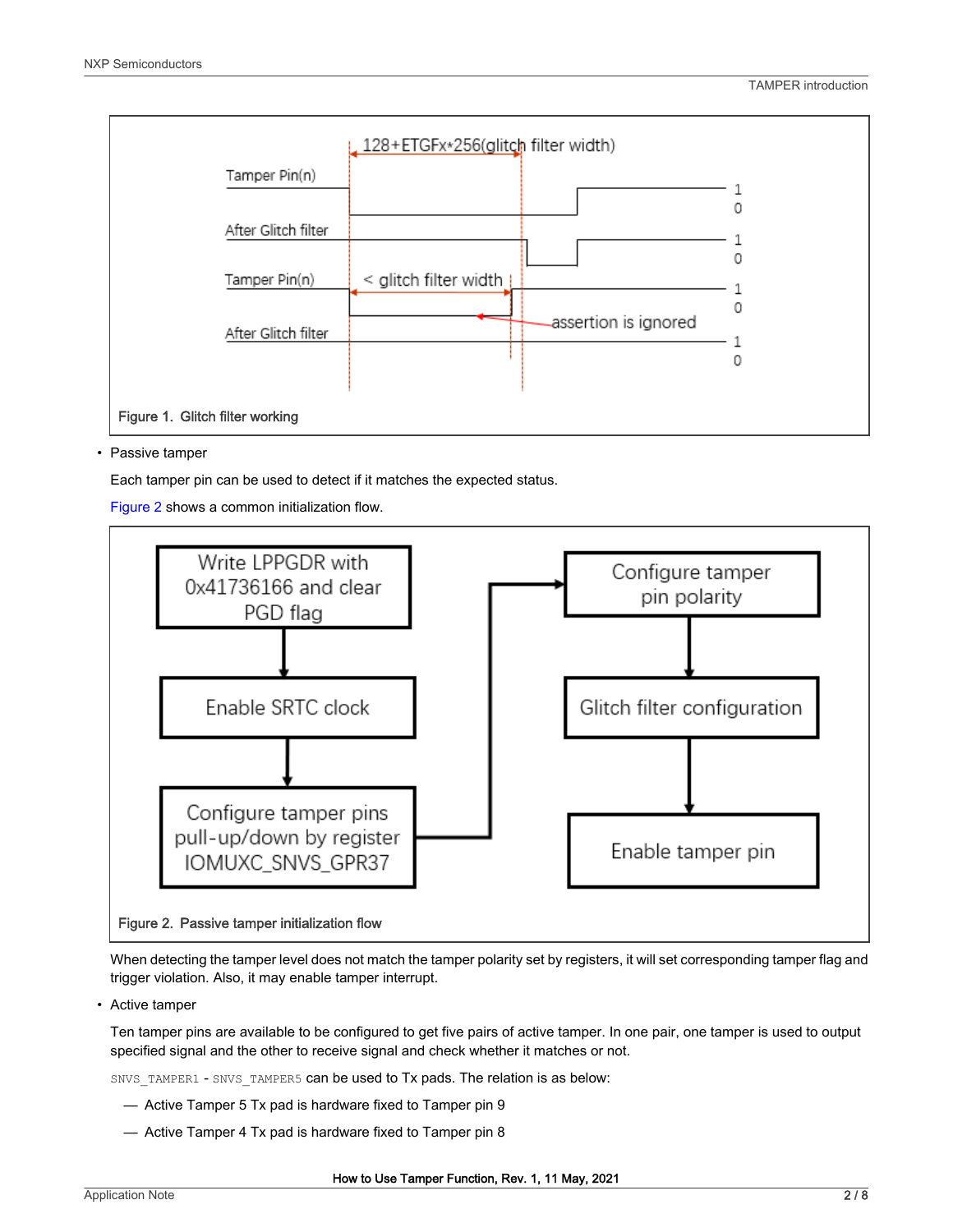- <span id="page-2-0"></span>— Active Tamper 3 Tx pad is hardware fixed to Tamper pin 7
- Active Tamper 2 Tx pad is hardware fixed to Tamper pin 6
- Active Tamper 1 Tx pad is hardware fixed to Tamper pin 5

All ten tamper pins can be used on Rx pad. The Tx and Rx pad should not be a same pin.

Figure 3 shows a common initialization flow.



Please connect corresponding Tx and Rx pins together. When the connection is OFF, it will trigger violation and generate tamper interrupt if interrupt is enabled.

## 3.2 Internal tamper

Temperature, voltage and clock tamper range are trimmed in factory. Table 1 describes the trimmed tamper range.

#### Table 1. Trimmed tamper range

| <b>Parameters</b>            | Min.  | Typ.  | Min.  | Unit         |
|------------------------------|-------|-------|-------|--------------|
| High Temp Tamper             | 125   | 130   | 135   | $^{\circ}C$  |
| Low Temp Tamper              | $-40$ | $-30$ | $-20$ | $^{\circ}C$  |
| Low Temp Tamper (Shelf mode) | -60   | -50   | -40   | $^{\circ}$ C |
| $V_{\text{bat}}$ LVD tamper  | 2.25  | 2.325 | 2.4   | $\vee$       |
| $V_{\text{bat}}$ HVD tamper  | 4.25  | 4.375 | 4.5   | $\vee$       |
| Regulator LVD Tamper         | 1.48  | 1.58  | 1.68  | $\vee$       |
| Regulator HVD tamper         | 1.86  | 1.96  | 2.06  | $\vee$       |
| Clock low freq. tamper       | 15    | 20    | 25    | <b>kHz</b>   |
| Clock high freq. tamper      | 40    | 52.5  | 80    | kHz          |

Also may adjust detection offset by register, IOMUXC\_SNVS\_GPR\_GPR35. For details, see i.MX RT1170 Processor Reference Manual (document [IMXRT1170RM](https://www.nxp.com/webapp/Download?colCode=IMXRT1170RM)).

• Voltage detectors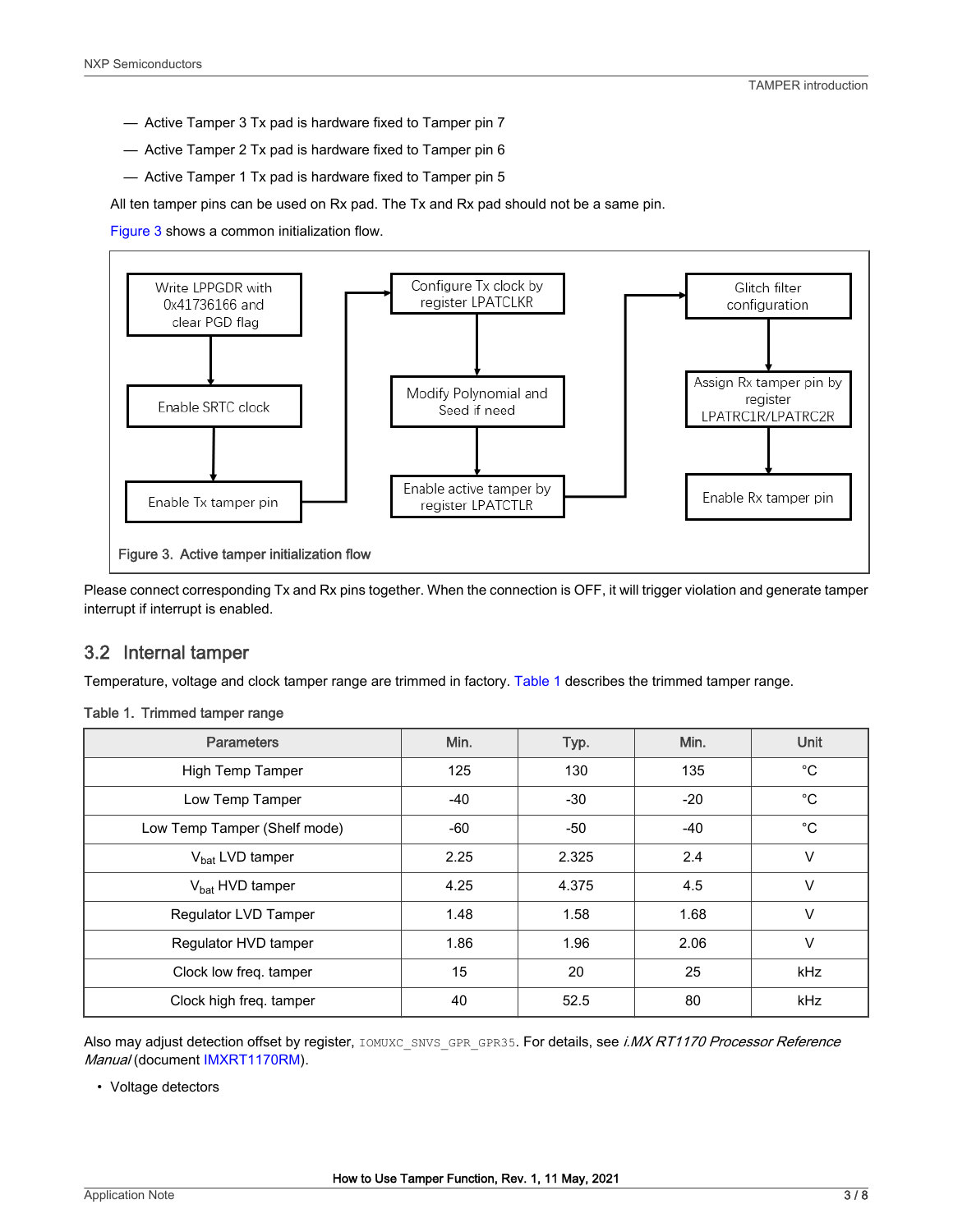<span id="page-3-0"></span>SNVS analog IP provides VBAT power supply monitor and VREG power supply monitor functions. If any of those involved voltages exceeds the appropriate voltage range of their own, this module will set the corresponding flag, indicating that a voltage tamper happens.

By default, voltage detector is disable, need to set VT\_EN bit field in register LPTDCR to enable voltage tamper. When Vbat voltage is less than 2.25 V or greater than 4.5 V, or when SNVS regulator output voltage, VDD\_SNVS\_ANA, is less than 1.48 V or greater than 2.06 V, voltage tamper will be asserted.

• Clock frequency detector

The clock frequency detector actually includes two sub detectors: non-clk detector and clock detector. Non-clk detector will monitor whether osc32k stopped oscillating and clock detector will monitor whether the frequency is out of range. When osc32k is detected abnormal, this module will enable irc32k to act as output clock and meanwhile set the corresponding flag to indicate clock tampering detected.

By default, clock detector is disable, need to set CT\_EN bit field in register LPTDCR to enable clock tamper. It will assert clock tamper when clock frequency is less than 15 KHz or greater than 80 KHz.

• Temperature detector

The Temperature detector function is to monitor whether the current temperature is out of range. When the temperature is detected abnormal, this module will set the corresponding flag to indicate temperature tampering detected.

By default, temperature detector is disable, need to set TT\_EN bit field in register LPTDCR to enable temperature tamper. It will assert temperature tamper when temperature is less than -60 °C (shelf mode) or greater than 135 °C.

## 4 Demos

[AN13078SW](https://www.nxp.com/docs/en/application-note-software/AN13078SW.zip) can run on MIMXRT1170-EVK board to show the tamper function. [Figure 4](#page-4-0) shows the i.MXRT1170 EVK board.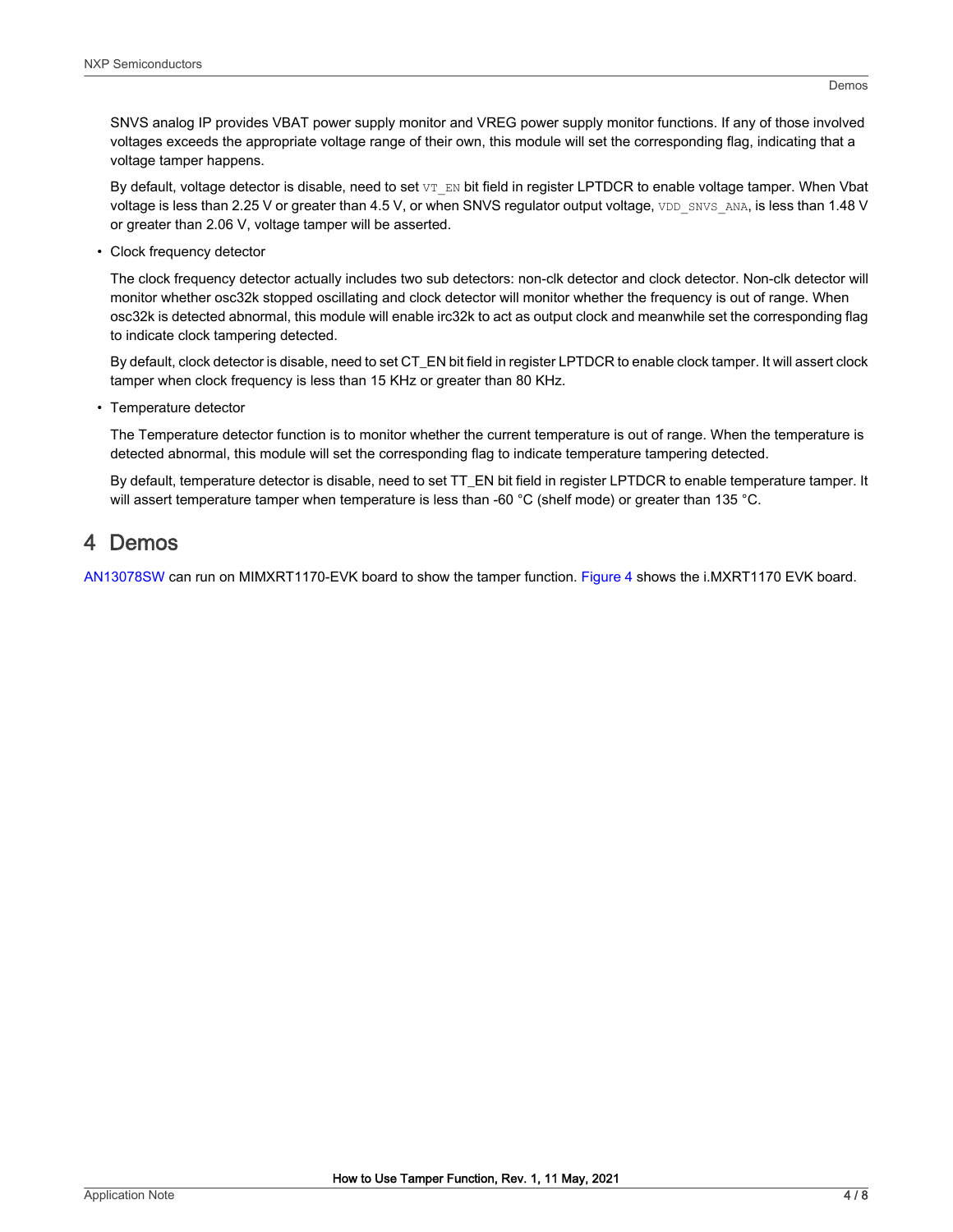<span id="page-4-0"></span>

## Figure 4. i.MXRT1170 EVK board

- 1. Unzip [AN13078SW](https://www.nxp.com/docs/en/application-note-software/AN13078SW.zip) and download it to the i.MXRT1170 EVK board.
- 2. The message, as shown in Figure 5, is printed on running the attached firmware.

```
SNVS tamper test
             - passive tamper pin
            - active tamper pin
           2
            - voltage tamper test
           3
            - temperature tamper test
           \overline{4}- clock tamper test
           5
          Waiting for tamper test select...
Figure 5. Print message on running demo code
```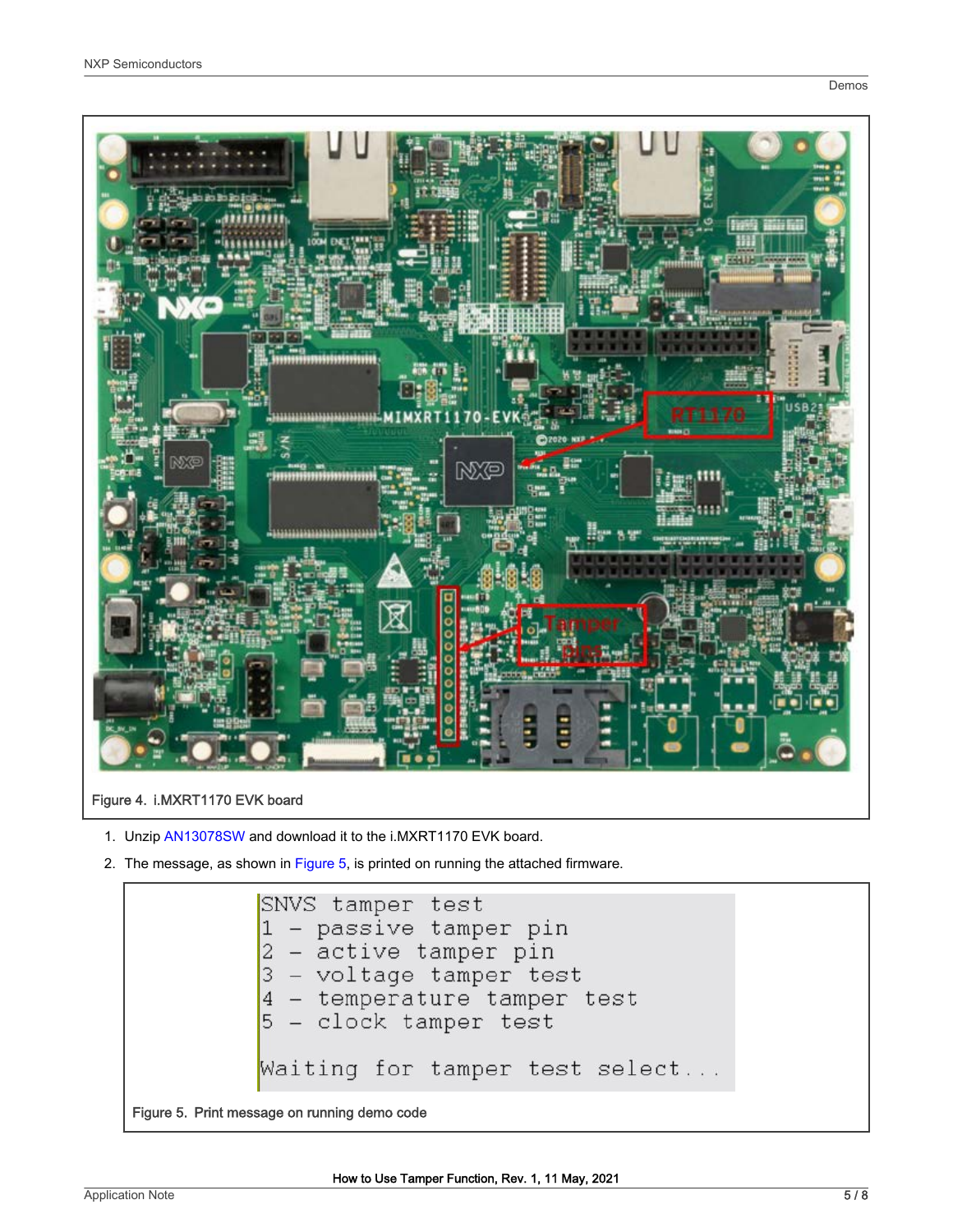<span id="page-5-0"></span>3. Input 1-5 to select the test what you want.

### 4.1 External pin tamper

Pin tamper contains passive tamper and active tamper test. Input 1 for passive tamper or 2 for active tamper.

• Passive tamper

Follow steps below to test passive tamper:

- 1. Input 1 to select passive tamper test.
- 2. Follow the indication message to input tamper number, 0-9. Before input, keep the corresponding tamper pin to low level. Otherwise, tamper will be detected.
- 3. For example, input 1, and if tamper 2 is not connected to GND, the printed message is as shown in Figure 6.

```
Waiting for tamper pins input(0^{\infty}9)...
if tamper pin 2 is not low level, will trigger tamper violation
External Tampering 2 Detected
ZMK is cleared
press any key to exit ...
Figure 6. Passive tamper test
```
In this example, tamper 2 is triggered and ZMK is cleared.

- 4. Follow above steps to drive tamper pin to high or low. Check result by print message.
- Active tamper

Follow steps below to test active tamper:

- 1. Input 2 to select active tamper test.
- 2. Follow the indication message to input Tx and Rx tamper pins. Be sure to connect the corresponding TX and RX pin together. Otherwise, tamper will be detected.
- 3. For example, input 8 for TX and 1 for RX. The printed message is as shown in Figure 7.

```
Waiting for tamper tx pins input(5~9)...
Waiting for tamper rx pins input(0~9)...
if tamper pin tx 9 and rx pin 2 don't connect together, will trigger tamp
er violation
No External Tampering Detected
ZMK is not zero!
press any key to exit ...
Figure 7. Active tamper test
```
4. Follow above steps to disconnect tamper pins or not. Check result by print message.

#### 4.2 Voltage tamper

- 1. Connect 3.0 V power supply to SNVS power, remove R419, and power to SNVS by pin3 of J28, switch on the system.
- 2. Input 3 to select voltage tamper test.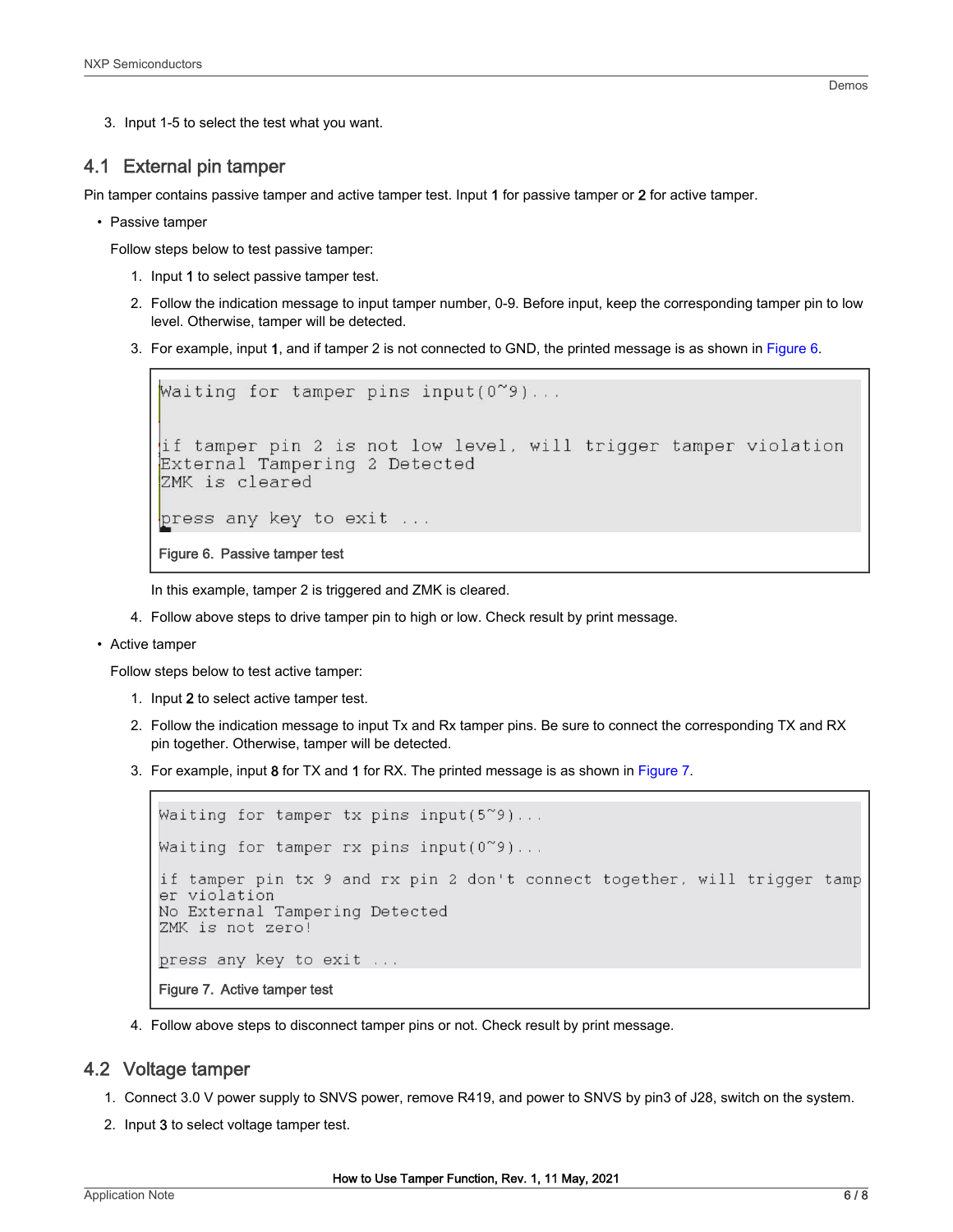- <span id="page-6-0"></span>3. Input 1 to enable voltage tamper.
- 4. Switch off the system, keep SNVS ON, and increase/decrease the voltage in small step.
- 5. Switch on the system, input 3 to select voltage tamper test.
- 6. Input 2 to check voltage tamper.

The result will be printed.

## 4.3 Clock tamper

- 1. Input 32 Khz clock by adjustable clock source instead of crystal mounted in board. Remove Y5 from the i.MXRT1170 EVK board.
- 2. Power on the i.MXRT1170 EVK board.
- 3. Input 5 to select clock tamper test.
- 4. Input 1 to enable clock tamper.
- 5. Increase/decrease the clock in small step.
- 6. Input 5 to select clock tamper test following indicated information.
- 7. Input 2 to check clock tamper.

The result will be printed.

#### 4.4 Temperature tamper

- 1. Power on the i.MXRT1170 EVK board.
- 2. Input 4 to select temperature tamper test.
- 3. Input 1 to enable temperature tamper.
- 4. Increase/decrease the temperature of i.MXRT1170.
- 5. Input 4 to select temperature tamper test following indicated information.
- 6. Input 2 to check temperature tamper.

The result will be printed.

## 5 Reference

- Security Reference Manual for the i.MX RT1170 Processor (document [IMXRT1170SRM](https://www.nxp.com/webapp/sps/download/mod_download.jsp?colCode=IMXRT1170SRM&appType=moderated))
- *i.MX RT1170 Processor Reference Manual* (document [IMXRT1170RM](https://www.nxp.com/webapp/Download?colCode=IMXRT1170RM)).
- i.MX RT1170 Crossover Processors Data Sheet for Industrial Products (document [IMXRT1170IEC\)](https://www.nxp.com/docs/en/nxp/data-sheets/IMXRT1170IEC.pdf)

# 6 Revision history

| Rev. | Date             | Substantive changes                                                              |
|------|------------------|----------------------------------------------------------------------------------|
| 0    | 7 December, 2020 | Initial release                                                                  |
|      | 11 May, 2021     | • Add a note in External tamper pins<br>• Updated Figure 5<br>• Updated Figure 7 |